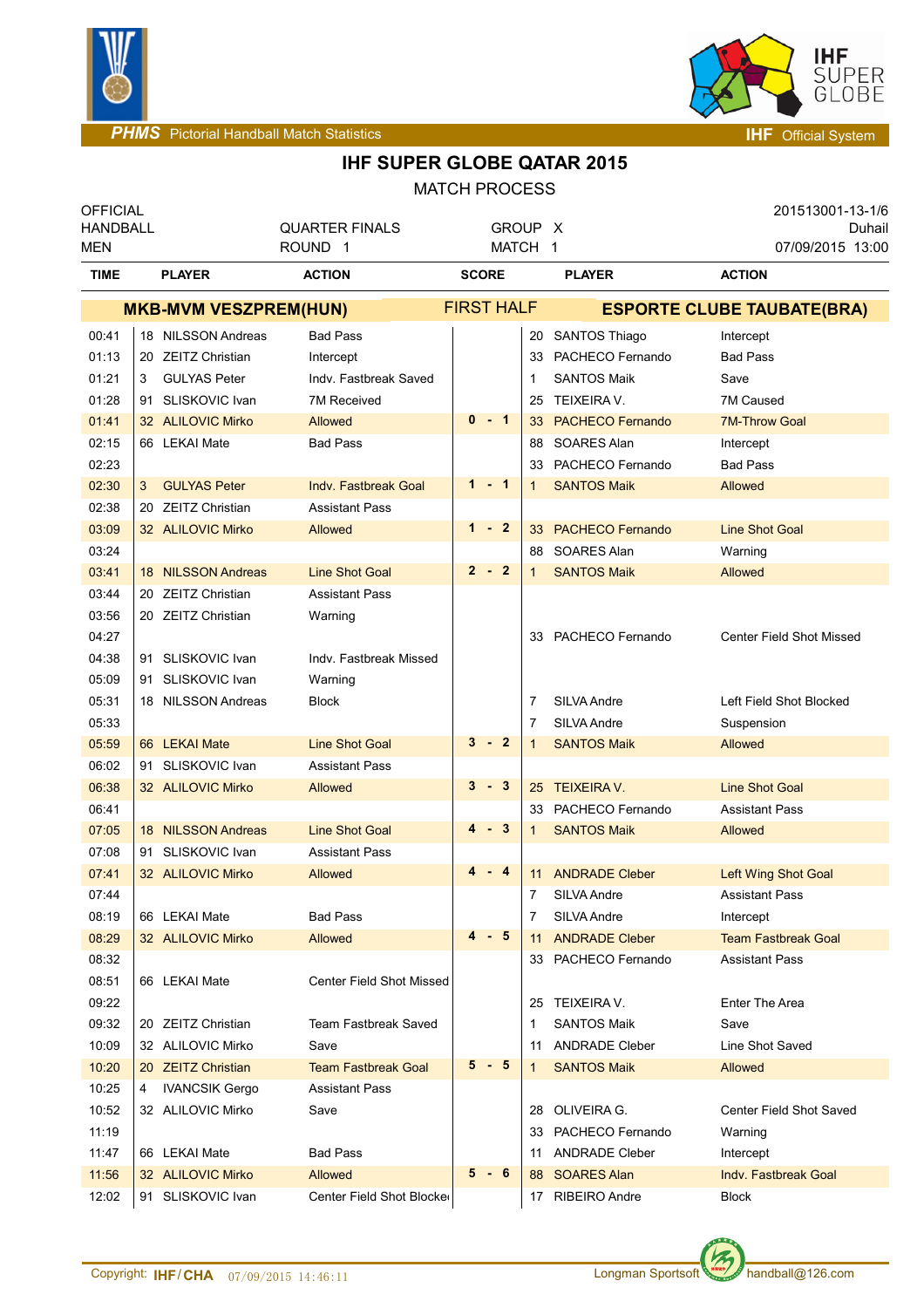



**PHMS** Pictorial Handball Match Statistics **Interval and American System IHF** Official System

#### **IHF SUPER GLOBE QATAR 2015**

MATCH PROCESS

| <b>OFFICIAL</b><br><b>HANDBALL</b><br><b>MEN</b> |                              |                                | <b>QUARTER FINALS</b><br>ROUND <sub>1</sub> |              | GROUP X<br>MATCH 1 |              |                                   | 201513001-13-2/6<br>07/09/2015 13:00 | Duhail |  |  |
|--------------------------------------------------|------------------------------|--------------------------------|---------------------------------------------|--------------|--------------------|--------------|-----------------------------------|--------------------------------------|--------|--|--|
| <b>TIME</b>                                      |                              | <b>ACTION</b><br><b>PLAYER</b> |                                             | <b>SCORE</b> |                    |              | <b>PLAYER</b>                     | <b>ACTION</b>                        |        |  |  |
|                                                  | <b>MKB-MVM VESZPREM(HUN)</b> |                                |                                             |              | <b>FIRST HALF</b>  |              | <b>ESPORTE CLUBE TAUBATE(BRA)</b> |                                      |        |  |  |
| 12:54                                            |                              | 32 ALILOVIC Mirko              | Allowed                                     |              | 5 - 7              |              | 28 OLIVEIRA G.                    | <b>Left Field Shot Goal</b>          |        |  |  |
| 13:26                                            |                              | 20 ZEITZ Christian             | <b>Breakthrough Goal</b>                    |              | $6 - 7$            | $\mathbf{1}$ | <b>SANTOS Maik</b>                | Allowed                              |        |  |  |
| 14:11                                            |                              |                                |                                             |              |                    |              | 33 PACHECO Fernando               | <b>Right Field Shot Post</b>         |        |  |  |
| 14:34                                            |                              | 20 ZEITZ Christian             | Too Many Steps                              |              |                    |              |                                   |                                      |        |  |  |
| 15:35                                            |                              |                                |                                             |              |                    |              | 33 PACHECO Fernando               | <b>Bad Pass</b>                      |        |  |  |
| 15:50                                            |                              |                                |                                             |              |                    | 7            | SILVA Andre                       | <b>Bad Pass</b>                      |        |  |  |
| 15:57                                            |                              |                                |                                             |              |                    | 28           | OLIVEIRA G.                       | Left Field Shot Post                 |        |  |  |
| 16:08                                            |                              | 20 ZEITZ Christian             | <b>Right Wing Shot Goal</b>                 |              | $7 - 7$            | 1            | <b>SANTOS Maik</b>                | Allowed                              |        |  |  |
| 16:10                                            |                              | 66 LEKAI Mate                  | <b>Assistant Pass</b>                       |              |                    |              |                                   |                                      |        |  |  |
| 17:07                                            |                              |                                | Referee Time Out                            |              |                    |              |                                   |                                      |        |  |  |
| 17:45                                            |                              | 91 SLISKOVIC Ivan              | <b>Offensive Foul</b>                       |              |                    | 7            | SILVA Andre                       | <b>Foul Caused</b>                   |        |  |  |
| 17:49                                            |                              |                                |                                             |              |                    | 11           | <b>ANDRADE Cleber</b>             | <b>Bad Pass</b>                      |        |  |  |
| 17:53                                            |                              |                                | Referee Time Out                            |              |                    |              |                                   |                                      |        |  |  |
| 17:49                                            |                              | 66 LEKAI Mate                  | Suspension                                  |              |                    |              |                                   |                                      |        |  |  |
| 18:18                                            |                              | 20 ZEITZ Christian             | Right Field Shot Blocked                    |              |                    | 25           | TEIXEIRA V.                       | <b>Block</b>                         |        |  |  |
| 18:29                                            |                              |                                |                                             |              |                    | 9            | <b>CANDIDO Lucas</b>              | <b>Right Field Shot Post</b>         |        |  |  |
| 18:47                                            |                              | 18 NILSSON Andreas             | <b>Line Shot Goal</b>                       | $8 - 7$      |                    | 1            | <b>SANTOS Maik</b>                | Allowed                              |        |  |  |
| 18:52                                            |                              | 25 RODRIGUEZ Jose              | <b>Assistant Pass</b>                       |              |                    |              |                                   |                                      |        |  |  |
| 19:25                                            |                              |                                |                                             |              |                    |              |                                   | Team Time Out                        |        |  |  |
| 19:43                                            |                              |                                | Referee Time Out                            |              |                    |              |                                   |                                      |        |  |  |
| 19:51                                            |                              | 32 ALILOVIC Mirko              | <b>Allowed</b>                              |              | $8 - 8$            |              | 28 OLIVEIRA G.                    | <b>Line Shot Goal</b>                |        |  |  |
| 20:14                                            |                              | 19 NAGY Laszlo Z.              | <b>Bad Pass</b>                             |              |                    | 17           | <b>RIBEIRO Andre</b>              | Intercept                            |        |  |  |
| 20:55                                            |                              |                                |                                             |              |                    | 7            | SILVA Andre                       | Center Field Shot Post               |        |  |  |
| 21:06                                            |                              | 33 SULIC Renato                | <b>Fastbreak Bad Receive</b>                |              |                    | 28           | OLIVEIRA G.                       | Steal                                |        |  |  |
| 21:24                                            |                              | 23 UGALDE GARCIA C.            | Indy. Fastbreak Goal                        |              | $9 - 8$            | 1            | <b>SANTOS Maik</b>                | Allowed                              |        |  |  |
| 22:01                                            |                              | 32 ALILOVIC Mirko              | Save                                        |              |                    | 2            | <b>SOARES Andre</b>               | Left Wing Shot Saved                 |        |  |  |
| 22:09                                            |                              | 23 UGALDE GARCIA C.            | Left Wing Shot Post                         |              |                    |              |                                   |                                      |        |  |  |
| 22:51                                            |                              |                                | Referee Time Out                            |              |                    |              |                                   |                                      |        |  |  |
| 22:52                                            |                              |                                | Referee Time Out                            |              |                    |              |                                   |                                      |        |  |  |
| 23:20                                            |                              | 32 ALILOVIC Mirko              | <b>Allowed</b>                              |              | $9 - 9$            |              | 88 SOARES Alan                    | <b>Free Throw Goal</b>               |        |  |  |
| 23:31                                            |                              | 19 NAGY Laszlo Z.              | <b>Right Field Shot Post</b>                |              |                    |              |                                   |                                      |        |  |  |
| 24:11                                            |                              |                                |                                             |              |                    | 8            | <b>BOMFIM Daniel</b>              | <b>Right Field Shot Missed</b>       |        |  |  |
| 24:18                                            |                              | 33 SULIC Renato                | <b>Line Shot Goal</b>                       |              | $10 - 9$           |              | <b>SANTOS Maik</b>                | Allowed                              |        |  |  |
| 24:24                                            |                              | 14 PALMARSSON Aron             | <b>Assistant Pass</b>                       |              |                    |              |                                   |                                      |        |  |  |
| 24:53                                            |                              |                                |                                             |              |                    |              | 88 SOARES Alan                    | Left Field Shot Missed               |        |  |  |
| 25:14                                            |                              |                                |                                             |              |                    |              | 25 TEIXEIRA V.                    | Warning                              |        |  |  |
| 25:43                                            |                              | 25 RODRIGUEZ Jose              | <b>Bad Pass</b>                             |              |                    |              |                                   |                                      |        |  |  |
| 25:52                                            |                              | 33 SULIC Renato                | <b>Bad Pass</b>                             |              |                    |              |                                   |                                      |        |  |  |
| 25:57                                            |                              | 33 SULIC Renato                | <b>Fastbreak Bad Pass</b>                   |              |                    |              |                                   |                                      |        |  |  |
| 26:05                                            |                              | 33 SULIC Renato                | Left Wing Shot Saved                        |              |                    | 1            | <b>SANTOS Maik</b>                | Save                                 |        |  |  |
| 26:24                                            |                              | 19 NAGY Laszlo Z.              | <b>Block</b>                                |              |                    | 28           | OLIVEIRA G.                       | Left Field Shot Blocked              |        |  |  |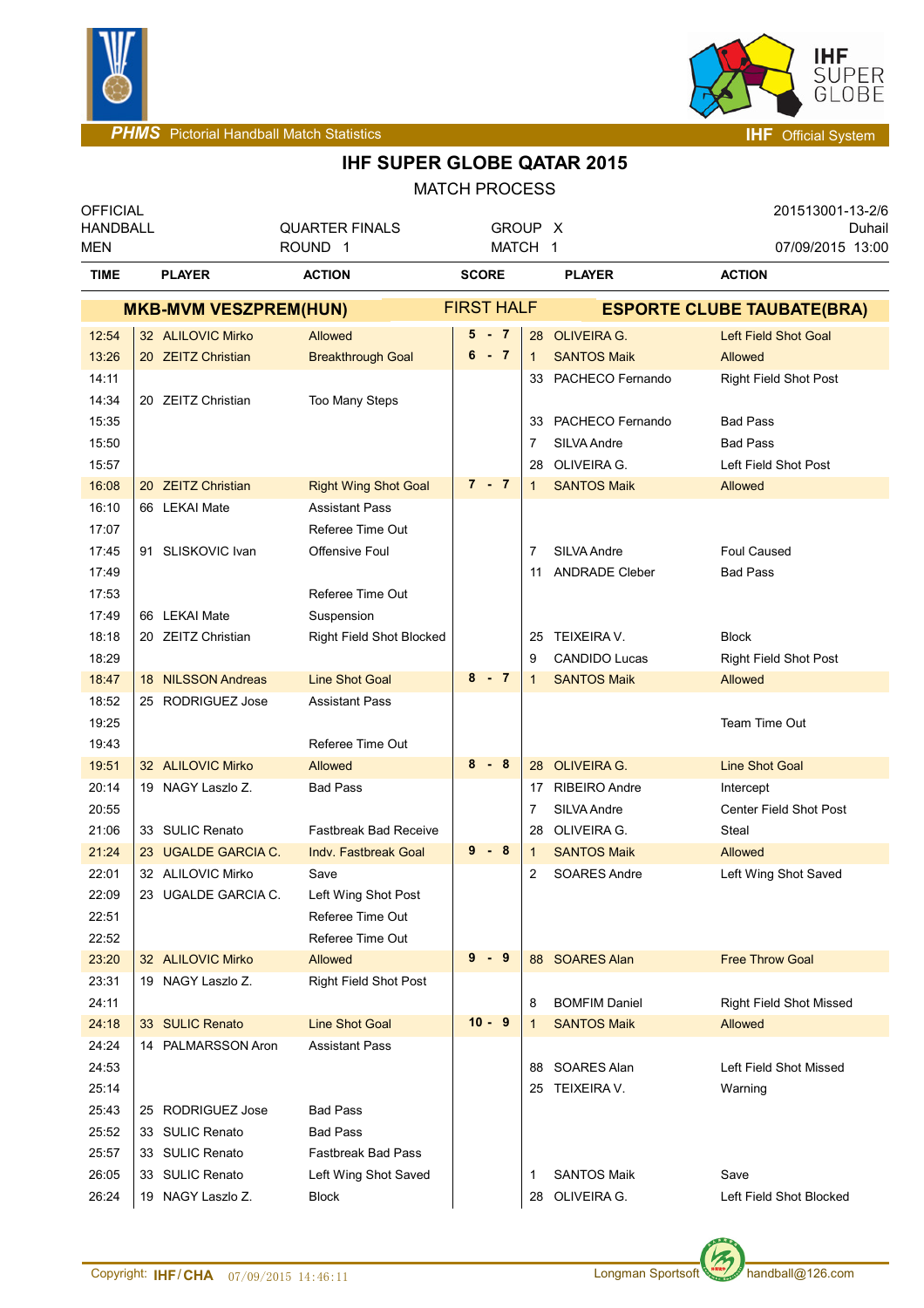



### **IHF SUPER GLOBE QATAR 2015**

MATCH PROCESS

| <b>OFFICIAL</b> |                                |                       |                   |                                      | 201513001-13-3/6                  |
|-----------------|--------------------------------|-----------------------|-------------------|--------------------------------------|-----------------------------------|
| <b>HANDBALL</b> |                                | <b>QUARTER FINALS</b> |                   | GROUP X                              | Duhail                            |
| MEN             |                                | ROUND 1               | MATCH             | - 1                                  | 07/09/2015 13:00                  |
| <b>TIME</b>     | <b>PLAYER</b><br><b>ACTION</b> |                       | <b>SCORE</b>      | <b>PLAYER</b>                        | <b>ACTION</b>                     |
|                 | <b>MKB-MVM VESZPREM(HUN)</b>   |                       | <b>FIRST HALF</b> |                                      | <b>ESPORTE CLUBE TAUBATE(BRA)</b> |
| 26:35           | 14 PALMARSSON Aron             | <b>Bad Pass</b>       |                   | PACHECO Fernando<br>33               | Intercept                         |
| 26:41           | 32 ALILOVIC Mirko              | Allowed               | 10<br>$10 -$      | 19<br><b>LAGO Diego</b>              | <b>Right Wing Shot Goal</b>       |
| 26:50           | 33 SULIC Renato                | Line Shot Goal        | $11 - 10$         | <b>SANTOS Maik</b>                   | Allowed                           |
| 26:56           | <b>GULYAS Peter</b><br>3       | <b>Assistant Pass</b> |                   |                                      |                                   |
| 28:15           | 19 NAGY Laszlo Z.              | <b>Block</b>          |                   | PACHECO Fernando<br>33               | Left Field Shot Blocked           |
| 28:24           | 32 ALILOVIC Mirko              | Allowed               | 11<br>$11 -$      | $\overline{7}$<br><b>SILVA Andre</b> | <b>Breakthrough Goal</b>          |
| 29:00           | 14 PALMARSSON Aron             | Left Field Shot Goal  | $12 - 11$         | <b>SANTOS Maik</b>                   | Allowed                           |
| 29:57           | 32 ALILOVIC Mirko              | Allowed               | $12 - 12$         | <b>RIBEIRO Andre</b><br>17           | <b>Line Shot Goal</b>             |
| 30:00           |                                |                       |                   | 7<br>SILVA Andre                     | <b>Assistant Pass</b>             |

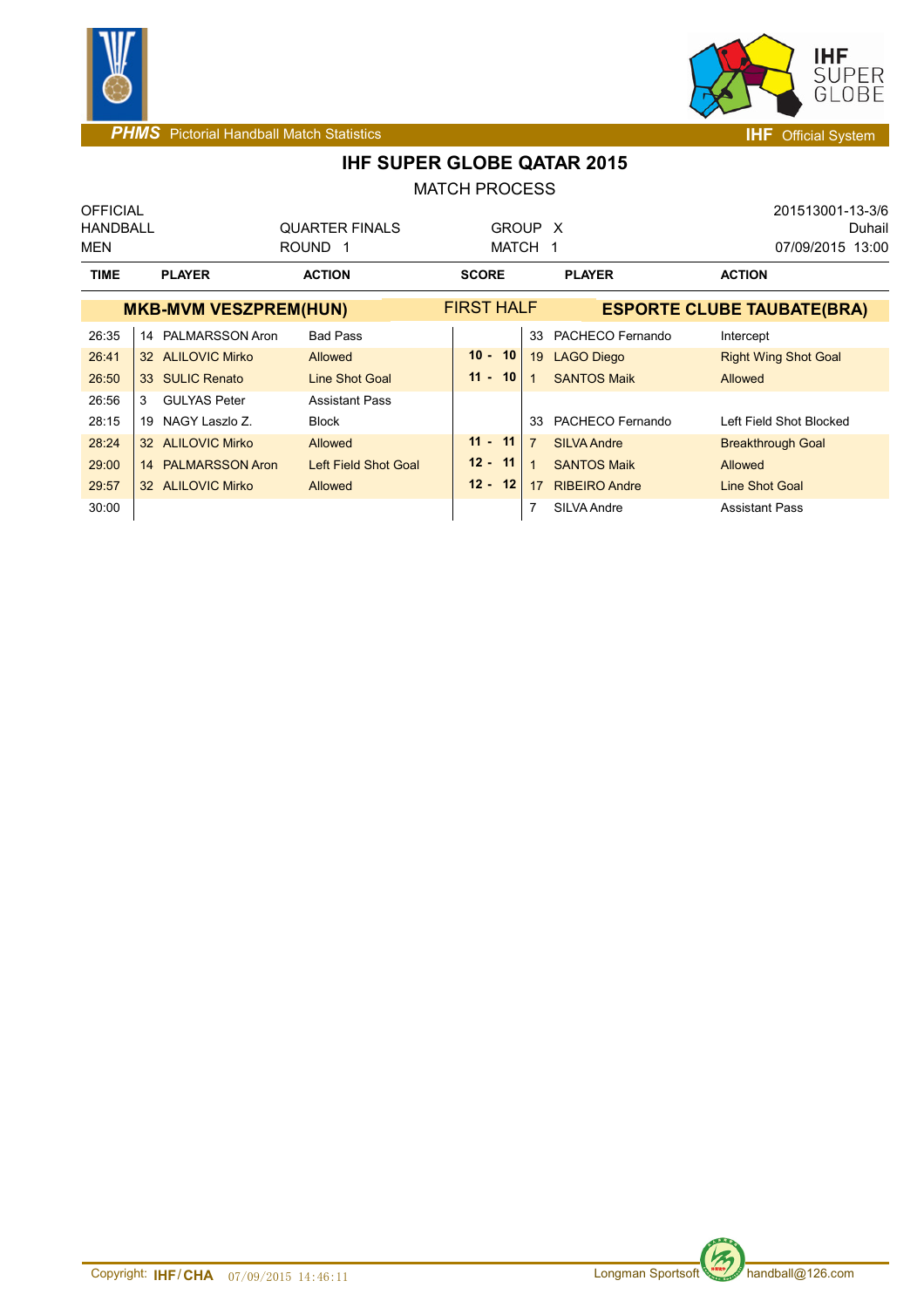



## **IHF SUPER GLOBE QATAR 2015**

| <b>MATCH PROCESS</b>         |   |                         |                             |                    |                |                        |                                   |  |  |
|------------------------------|---|-------------------------|-----------------------------|--------------------|----------------|------------------------|-----------------------------------|--|--|
| <b>OFFICIAL</b>              |   |                         |                             |                    |                |                        | 201513001-13-4/6                  |  |  |
| <b>HANDBALL</b>              |   |                         | <b>QUARTER FINALS</b>       | GROUP X            |                |                        | Duhail                            |  |  |
| <b>MEN</b>                   |   |                         | ROUND <sub>1</sub>          | MATCH 1            |                |                        | 07/09/2015 13:00                  |  |  |
| TIME                         |   | <b>PLAYER</b>           | <b>ACTION</b>               | <b>SCORE</b>       |                | <b>PLAYER</b>          | <b>ACTION</b>                     |  |  |
| <b>MKB-MVM VESZPREM(HUN)</b> |   |                         |                             | <b>SECOND HALF</b> |                |                        | <b>ESPORTE CLUBE TAUBATE(BRA)</b> |  |  |
| 00:32                        |   | 32 ALILOVIC Mirko       | Save                        |                    | 7              | SILVA Andre            | Left Field Shot Saved             |  |  |
| 00:59                        |   | 18 NILSSON Andreas      | <b>Line Shot Goal</b>       | $13 - 12$          | 81             | <b>NASCIMENTO Luiz</b> | Allowed                           |  |  |
| 01:02                        |   | 13 ILIC Momir           | <b>Assistant Pass</b>       |                    |                |                        |                                   |  |  |
| 01:17                        |   |                         | Referee Time Out            |                    |                |                        |                                   |  |  |
| 01:39                        |   | 30 TERZIC Mirsad        | 7M Received                 |                    | 25             | TEIXEIRA V.            | 7M Caused                         |  |  |
| 02:00                        |   | 32 ALILOVIC Mirko       | Allowed                     | $13 - 13$          |                | 33 PACHECO Fernando    | <b>7M-Throw Goal</b>              |  |  |
| 02:24                        |   | 19 NAGY Laszlo Z.       | <b>Line Shot Goal</b>       | $14 -$<br>13       |                | 81 NASCIMENTO Luiz     | Allowed                           |  |  |
| 02:40                        |   | 32 ALILOVIC Mirko       | Allowed                     | $14 - 14$          | 9              | <b>CANDIDO Lucas</b>   | <b>Right Wing Shot Goal</b>       |  |  |
| 02:43                        |   |                         |                             |                    | 25             | TEIXEIRA V.            | <b>Assistant Pass</b>             |  |  |
| 02:51                        | 5 | <b>SCHUCH Istvan T.</b> | <b>Line Shot Goal</b>       | $15 - 14$          | 81             | <b>NASCIMENTO Luiz</b> | Allowed                           |  |  |
| 02:53                        |   | 20 ZEITZ Christian      | <b>Assistant Pass</b>       |                    |                |                        |                                   |  |  |
| 03:09                        |   |                         | Referee Time Out            |                    |                |                        |                                   |  |  |
| 03:59                        |   | 32 ALILOVIC Mirko       | Allowed                     | $15 - 15$          |                | 28 OLIVEIRA G.         | <b>Line Shot Goal</b>             |  |  |
| 04:31                        |   | 18 NILSSON Andreas      | <b>Enter The Area</b>       |                    |                |                        |                                   |  |  |
| 04:48                        |   | 32 ALILOVIC Mirko       | Allowed                     | $15 - 16$          |                | 88 SOARES Alan         | <b>Right Wing Shot Goal</b>       |  |  |
| 05:00                        | 4 | <b>IVANCSIK Gergo</b>   | <b>Indv. Fastbreak Goal</b> | $16 - 16$          |                | 81 NASCIMENTO Luiz     | Allowed                           |  |  |
| 05:02                        |   |                         | Referee Time Out            |                    |                |                        |                                   |  |  |
| 05:26                        |   |                         | Referee Time Out            |                    |                |                        |                                   |  |  |
| 05:37                        |   | 32 ALILOVIC Mirko       | Allowed                     | $16 - 17$          | $\overline{7}$ | <b>SILVA Andre</b>     | <b>Line Shot Goal</b>             |  |  |
| 05:40                        |   |                         |                             |                    | 33             | PACHECO Fernando       | <b>Assistant Pass</b>             |  |  |
| 05:48                        |   | 25 RODRIGUEZ Jose       | Indy. Fastbreak Saved       |                    | 81             | <b>NASCIMENTO Luiz</b> | Save                              |  |  |
| 06:21                        |   | 32 ALILOVIC Mirko       | Save                        |                    | 25             | TEIXEIRA V.            | Line Shot Saved                   |  |  |
| 06:40                        |   | 20 ZEITZ Christian      | <b>Breakthrough Goal</b>    | $17 - 17$          | 81             | <b>NASCIMENTO Luiz</b> | Allowed                           |  |  |
| 07:18                        |   | 32 ALILOVIC Mirko       | <b>Allowed</b>              | $17 -$<br>-18      | 7              | <b>SILVA Andre</b>     | <b>Breakthrough Goal</b>          |  |  |
| 07:28                        | 4 | <b>IVANCSIK Gergo</b>   | <b>Line Shot Goal</b>       | $18 - 18$          | 81             | <b>NASCIMENTO Luiz</b> | Allowed                           |  |  |
| 07:31                        |   | 19 NAGY Laszlo Z.       | <b>Assistant Pass</b>       |                    |                |                        |                                   |  |  |
| 08:21                        |   | 16 MIKLER Roland        | Save                        |                    |                | 28 OLIVEIRA G.         | Center Field Shot Saved           |  |  |
| 08:29                        |   | 13 ILIC Momir           | Too Many Steps              |                    |                |                        |                                   |  |  |
| 08:32                        |   |                         | Referee Time Out            |                    |                |                        |                                   |  |  |
| 09:03                        |   | 20 ZEITZ Christian      | Intercept                   |                    | 7              | SILVA Andre            | <b>Bad Pass</b>                   |  |  |
| 09:28                        |   | 18 NILSSON Andreas      | <b>Line Shot Goal</b>       | $19 - 18$          | 81             | <b>NASCIMENTO Luiz</b> | Allowed                           |  |  |
| 09:31                        | 4 | <b>IVANCSIK Gergo</b>   | <b>Assistant Pass</b>       |                    |                |                        |                                   |  |  |
| 10:10                        |   | 16 MIKLER Roland        | Allowed                     | 19 - 19            | $\overline{7}$ | <b>SILVA Andre</b>     | <b>Breakthrough Goal</b>          |  |  |
|                              |   |                         | Double Dribble              |                    |                |                        |                                   |  |  |
| 10:38                        |   | 25 RODRIGUEZ Jose       |                             |                    |                |                        |                                   |  |  |
| 11:20                        |   | 20 ZEITZ Christian      | 7M Received                 |                    | 9              | <b>CANDIDO Lucas</b>   | 7M Caused                         |  |  |
| 11:32                        |   |                         | Referee Time Out            |                    |                |                        |                                   |  |  |
| 11:38                        |   | 16 MIKLER Roland        | Save                        |                    | 33             | PACHECO Fernando       | 7M-Throw Saved                    |  |  |
| 11:45                        |   | 16 MIKLER Roland        | Save                        |                    |                | 33 PACHECO Fernando    | Line Shot Saved                   |  |  |
| 11:53                        |   |                         | Referee Time Out            |                    |                |                        |                                   |  |  |



12:21 Referee Time Out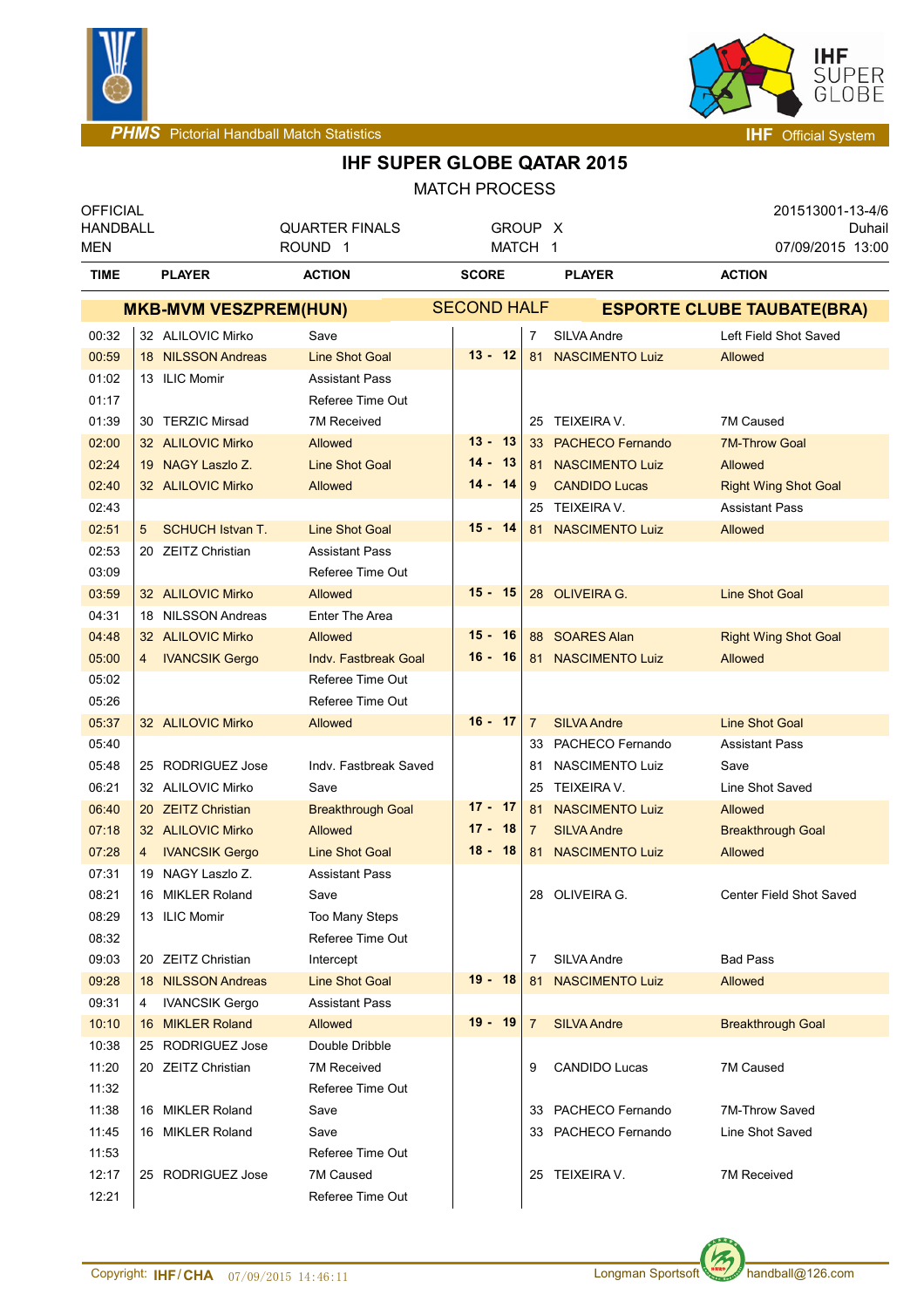



**PHMS** Pictorial Handball Match Statistics **Intervention of the Contract of Contract Automatic System of the Contract Official System of** 

# **IHF SUPER GLOBE QATAR 2015**

|                                           |   |                              |                                             | <b>MATCH PROCESS</b> |                |                                   |                                                |  |
|-------------------------------------------|---|------------------------------|---------------------------------------------|----------------------|----------------|-----------------------------------|------------------------------------------------|--|
| <b>OFFICIAL</b><br><b>HANDBALL</b><br>MEN |   |                              | <b>QUARTER FINALS</b><br>ROUND <sub>1</sub> | GROUP X<br>MATCH 1   |                |                                   | 201513001-13-5/6<br>Duhail<br>07/09/2015 13:00 |  |
| <b>TIME</b>                               |   | <b>PLAYER</b>                | <b>ACTION</b>                               | <b>SCORE</b>         |                | <b>PLAYER</b>                     | <b>ACTION</b>                                  |  |
|                                           |   | <b>MKB-MVM VESZPREM(HUN)</b> |                                             | <b>SECOND HALF</b>   |                | <b>ESPORTE CLUBE TAUBATE(BRA)</b> |                                                |  |
| 12:53                                     |   | 13 ILIC Momir                | <b>7M-Throw Goal</b>                        | $20 - 19$            | $\mathbf{1}$   | <b>SANTOS Maik</b>                | Allowed                                        |  |
| 13:00                                     |   |                              | Referee Time Out                            |                      |                |                                   |                                                |  |
| 13:00                                     |   | 30 TERZIC Mirsad             | Suspension                                  |                      |                |                                   |                                                |  |
| 13:22                                     |   |                              | Referee Time Out                            |                      |                |                                   |                                                |  |
| 13:22                                     |   | 13 ILIC Momir                | <b>7M Received</b>                          |                      | 25             | TEIXEIRA V.                       | 7M Caused                                      |  |
| 14:06                                     |   |                              |                                             |                      |                | 19 LAGO Diego                     | Indy. Fastbreak Missed                         |  |
| 14:33                                     |   | 13 ILIC Momir                | <b>Offensive Foul</b>                       |                      | 25             | TEIXEIRA V.                       | Foul Caused                                    |  |
| 14:45                                     |   | 16 MIKLER Roland             | Allowed                                     | $20 - 20$            | 88             | <b>SOARES Alan</b>                | <b>Breakthrough Goal</b>                       |  |
| 15:33                                     |   | 25 RODRIGUEZ Jose            | <b>Bad Pass</b>                             |                      | $\overline{7}$ | SILVA Andre                       | Intercept                                      |  |
| 15:38                                     |   | 16 MIKLER Roland             | Save                                        |                      | 11             | <b>ANDRADE Cleber</b>             | Indv. Fastbreak Saved                          |  |
| 15:51                                     |   |                              | Referee Time Out                            |                      |                |                                   |                                                |  |
| 15:51                                     |   | 33 SULIC Renato              | <b>Bad Pass</b>                             |                      | $\overline{7}$ | SILVA Andre                       | Intercept                                      |  |
| 16:37                                     |   | 16 MIKLER Roland             | <b>Allowed</b>                              | $20 - 21$            | 25             | <b>TEIXEIRA V.</b>                | <b>Line Shot Goal</b>                          |  |
| 16:40                                     |   |                              |                                             |                      | 7              | SILVA Andre                       | <b>Assistant Pass</b>                          |  |
| 16:44                                     |   |                              | Team Time Out                               |                      |                |                                   |                                                |  |
| 17:25                                     |   | 14 PALMARSSON Aron           | <b>Line Shot Goal</b>                       | 21 - 21              | $\mathbf{1}$   | <b>SANTOS Maik</b>                | Allowed                                        |  |
| 18:05                                     |   | 13 ILIC Momir                | <b>Block</b>                                |                      | 7              | SILVA Andre                       | Right Field Shot Blocked                       |  |
| 18:14                                     |   | 19 NAGY Laszlo Z.            | <b>Indv. Fastbreak Goal</b>                 | $22 - 21$            | $\mathbf{1}$   | <b>SANTOS Maik</b>                | Allowed                                        |  |
| 18:17                                     |   |                              |                                             |                      |                |                                   | Team Time Out                                  |  |
| 18:50                                     |   |                              | Referee Time Out                            |                      |                |                                   |                                                |  |
| 18:50                                     |   |                              |                                             |                      | 7              | SILVA Andre                       | 7M Caused                                      |  |
| 18:59                                     |   |                              | Referee Time Out                            |                      |                |                                   |                                                |  |
| 19:16                                     |   | 14 PALMARSSON Aron           | <b>Breakthrough Goal</b>                    | $23 - 21$            | $\mathbf{1}$   | <b>SANTOS Maik</b>                | Allowed                                        |  |
| 20:00                                     |   | 16 MIKLER Roland             | Save                                        |                      | 33             | PACHECO Fernando                  | Center Field Shot Saved                        |  |
| 20:03                                     |   |                              | Referee Time Out                            |                      |                |                                   |                                                |  |
| 20:23                                     |   |                              | Referee Time Out                            |                      |                |                                   |                                                |  |
| 20:23                                     |   | 13 ILIC Momir                | Bad Pass                                    |                      |                |                                   |                                                |  |
| 20:26                                     | 3 | <b>GULYAS Peter</b>          | Suspension                                  |                      |                |                                   |                                                |  |
| 21:09                                     |   |                              | Referee Time Out                            |                      |                |                                   |                                                |  |
| 21:09                                     |   | 20 ZEITZ Christian           | <b>7M Received</b>                          |                      | 11             | <b>ANDRADE Cleber</b>             | 7M Caused                                      |  |
| 21:09                                     |   | 20 ZEITZ Christian           | Suspension                                  |                      |                |                                   |                                                |  |
| 21:15                                     |   | 16 MIKLER Roland             | <b>Allowed</b>                              | $23 - 22$            | $\overline{2}$ | <b>SOARES Andre</b>               | <b>7M-Throw Goal</b>                           |  |
| 21:52                                     |   |                              | Referee Time Out                            |                      |                |                                   |                                                |  |
| 21:52                                     |   |                              |                                             |                      | 88             | SOARES Alan                       | Suspension                                     |  |
| 22:14                                     |   | 14 PALMARSSON Aron           | <b>Left Field Shot Goal</b>                 | 22<br>24 -           | $\mathbf{1}$   | <b>SANTOS Maik</b>                | Allowed                                        |  |
| 22:30                                     |   | 16 MIKLER Roland             | Allowed                                     | $24 -$<br>23         | 9              | <b>CANDIDO Lucas</b>              | <b>Right Wing Shot Goal</b>                    |  |
| 23:18                                     |   | 14 PALMARSSON Aron           | <b>Center Field Shot Goal</b>               | $25 - 23$            | $\mathbf{1}$   | <b>SANTOS Maik</b>                | Allowed                                        |  |
| 23:53                                     |   | 13 ILIC Momir                | Intercept                                   |                      | 33             | PACHECO Fernando                  | <b>Bad Pass</b>                                |  |
| 24:00                                     | 3 | <b>GULYAS Peter</b>          | <b>Team Fastbreak Goal</b>                  | $26 - 23$            | 1              | <b>SANTOS Maik</b>                | Allowed                                        |  |
| 24:56                                     |   |                              |                                             |                      | 7              | SILVA Andre                       | <b>Center Field Shot Missed</b>                |  |
| 25:25                                     |   | 20 ZEITZ Christian           | Line Shot Missed                            |                      |                |                                   |                                                |  |
|                                           |   |                              |                                             |                      |                |                                   |                                                |  |